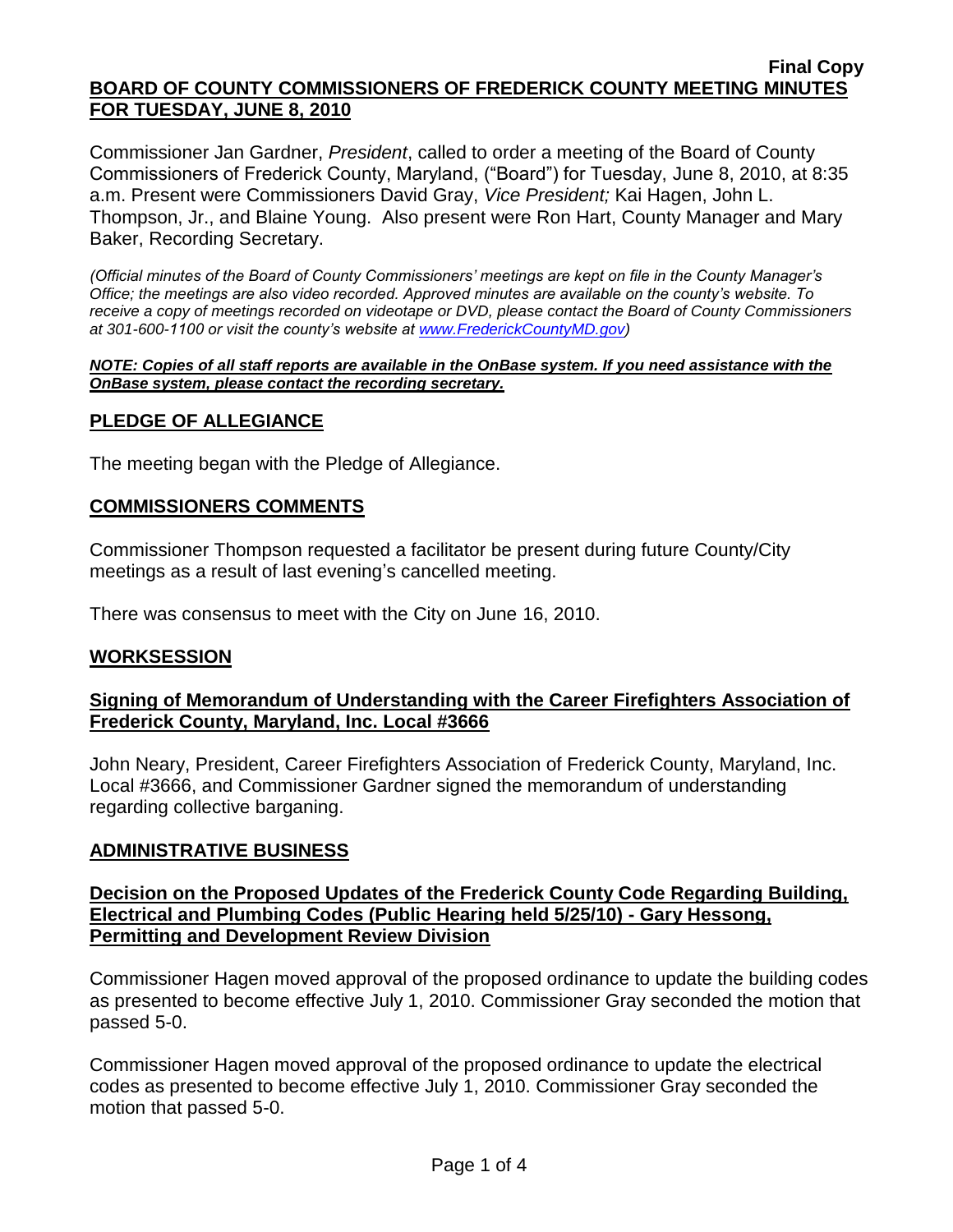#### **Final Copy BOARD OF COUNTY COMMISSIONERS OF FREDERICK COUNTY MEETING MINUTES FOR TUESDAY, JUNE 8, 2010**

(Commissioner Thompson recused himself.)

Commissioner Hagen moved approval of the proposed ordinance to update the plumbing codes as presented to become effective July 1, 2010. Commissioner Gray seconded the motion that passed 4-0 with Commissioner Thompson recused.

(A copy of the approved/adopted ordinances can be obtained in the County Manager's Office or from the county's website, [www.FrederickCountyMD.gov\)](file://NT1S5/BOCC/BOCC/BOCC%20Minutes/Mary)

# **COMMISSIONERS COMMENTS**

None.

# **PUBLIC COMMENTS**

None.

# **QUESTIONS – PRESS**

None.

# **CLOSED SESSION**

Commissioner Gray moved to proceed into closed session in accordance with Maryland Annotated Code State Government Article § 10-508(a)(1) To discuss: (i) The appointment, employment, assignment, promotion, discipline, demotion, compensation, removal, resignation, or performance evaluation of appointees, employees, or officials over whom it has jurisdiction; or (ii) Any other personnel matter that affects one or more specific individuals. Commissioner Hagen seconded the motion that passed 5-0.

# **ADJOURN**

The meeting adjourned at 8:50 a.m.

Mary E. Baker Recording Secretary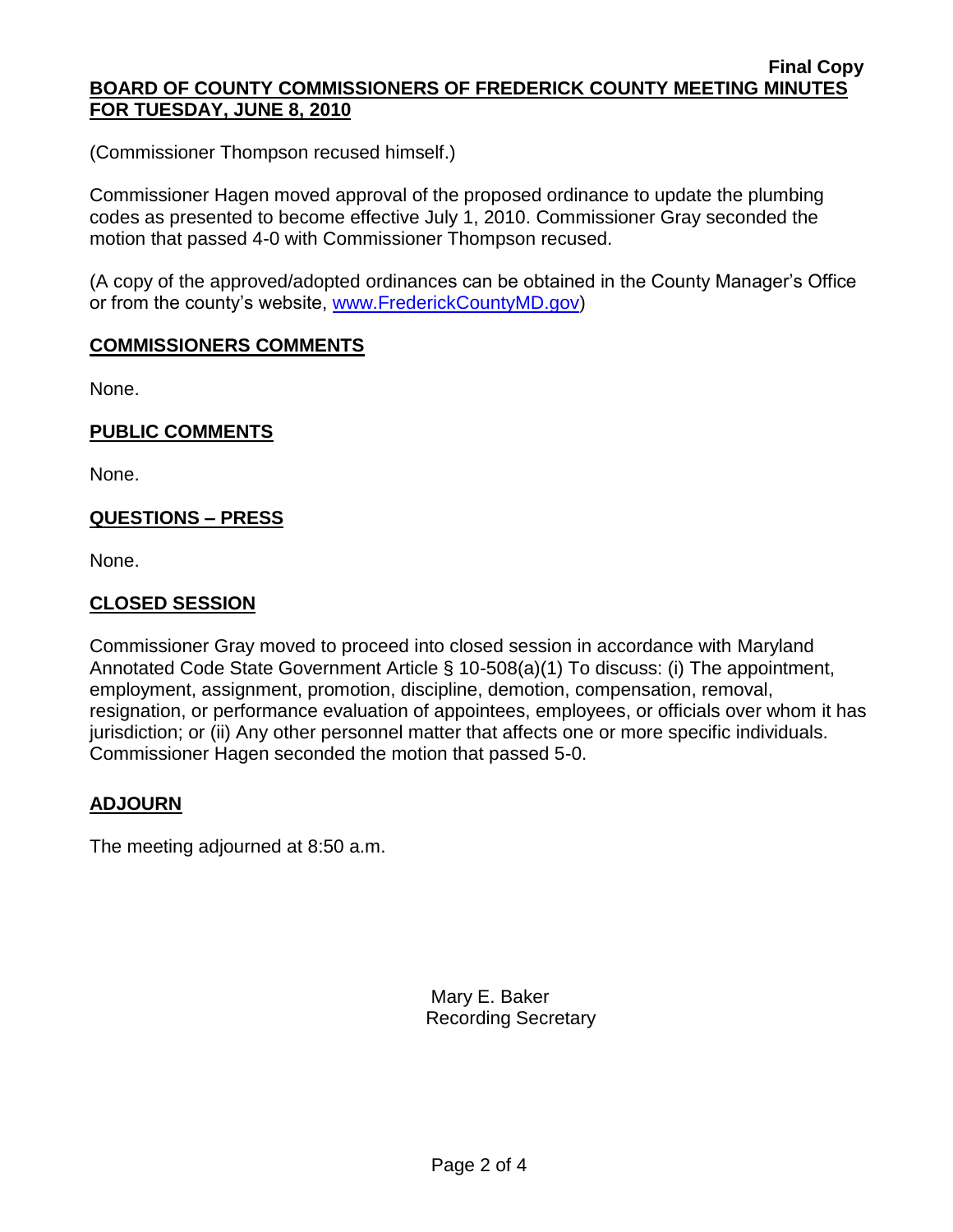#### **Final Copy BOARD OF COUNTY COMMISSIONERS OF FREDERICK COUNTY MEETING MINUTES FOR TUESDAY, JUNE 8, 2010**

#### **FORM OF STATEMENT FOR CLOSING THE MEETING OF TUESDAY, JUNE 8, 2010**

# **STATUTORY AUTHORITY TO CLOSE SESSION**

# **State Government Article §10-508(a):**

(1) To discuss: (i) The appointment, employment, assignment, promotion, discipline, demotion, compensation, removal, resignation, or performance evaluation of appointees, employees, or officials over whom it has jurisdiction; or (ii) Any other personnel matter that affects one or more specific individuals.

# **Motion:**

.

Commissioner Gray moved to proceed into closed session in accordance with Maryland Annotated Code State Government Article § 10-508(a)(1) To discuss: (i) The appointment, employment, assignment, promotion, discipline, demotion, compensation, removal, resignation, or performance evaluation of appointees, employees, or officials over whom it has jurisdiction; or (ii) Any other personnel matter that affects one or more specific individuals. Commissioner Hagen seconded the motion that passed 5-0.

# **Time and Location:**

10:00 a.m. – Third Floor Meeting Room

# **Topic to be Discussed:**

To hear a personnel appeal by a county employee.

Mary Baker Recording Secretary